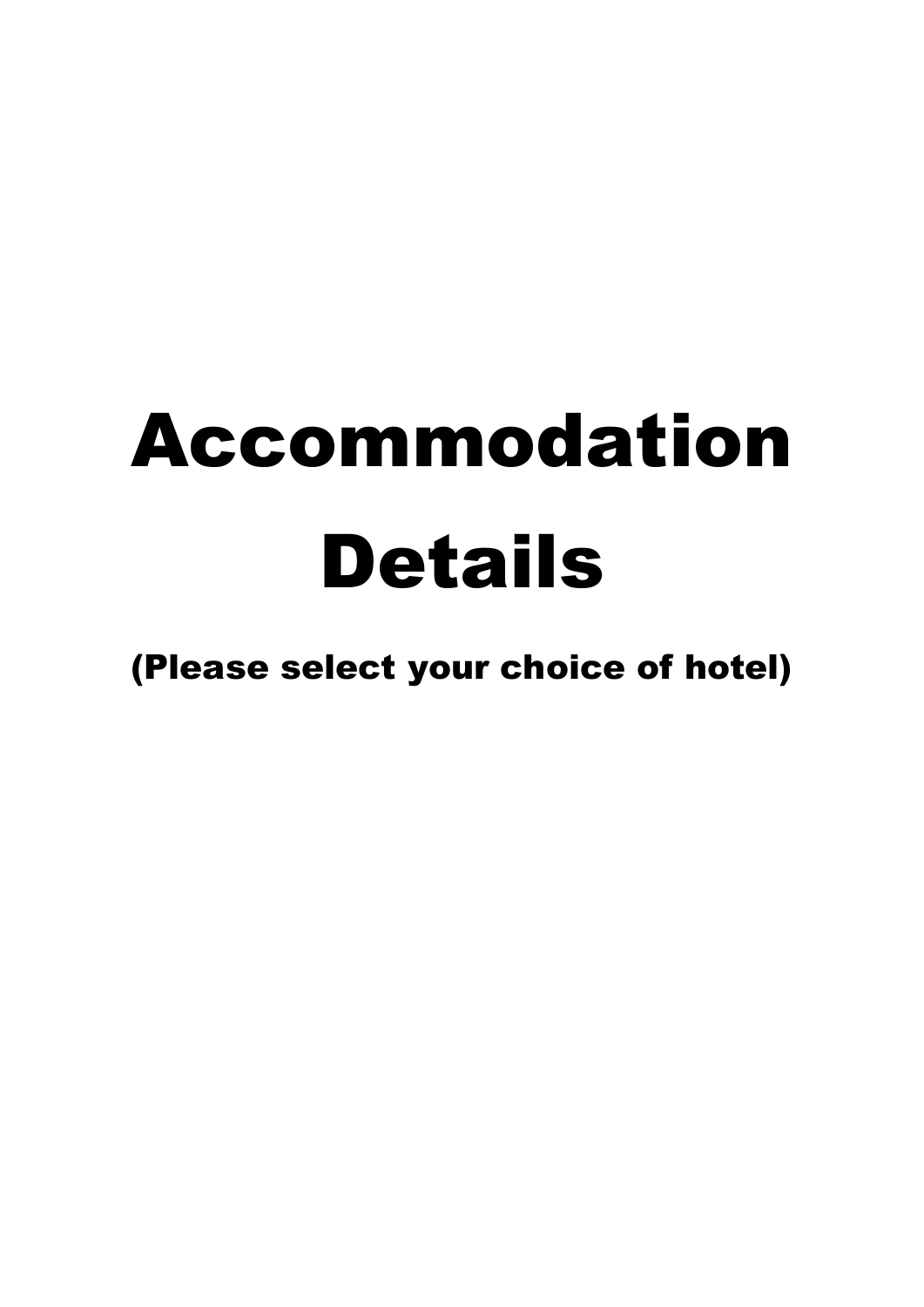## ITC Royal

| <b>Bengal Global Business Summit - 2022</b>                                                                                                                                                                                                                                       |                                      |                  |                  |                    |  |  |  |  |
|-----------------------------------------------------------------------------------------------------------------------------------------------------------------------------------------------------------------------------------------------------------------------------------|--------------------------------------|------------------|------------------|--------------------|--|--|--|--|
|                                                                                                                                                                                                                                                                                   | <b>Hotel Rates for Accommodation</b> |                  |                  |                    |  |  |  |  |
| Type                                                                                                                                                                                                                                                                              | <b>ITC ROYAL BENGAL</b>              |                  |                  |                    |  |  |  |  |
|                                                                                                                                                                                                                                                                                   | Room Type                            | Single Occupancy | Double Occupancy | Rate<br>Inclusions |  |  |  |  |
| Type<br>1                                                                                                                                                                                                                                                                         | <b>Towers</b><br>Exclusive           | 9000             | 10000            | Rooms only         |  |  |  |  |
|                                                                                                                                                                                                                                                                                   | ITC <sub>1</sub>                     | 11000            | 12000            |                    |  |  |  |  |
|                                                                                                                                                                                                                                                                                   |                                      |                  |                  |                    |  |  |  |  |
|                                                                                                                                                                                                                                                                                   |                                      |                  |                  |                    |  |  |  |  |
| Type                                                                                                                                                                                                                                                                              | <b>Towers</b><br>Exclusive           | 9900             | 10900            | Rooms with         |  |  |  |  |
| 2                                                                                                                                                                                                                                                                                 | ITC <sub>1</sub>                     | 11900            | 12900            | breakfast &        |  |  |  |  |
|                                                                                                                                                                                                                                                                                   |                                      |                  |                  | wifi               |  |  |  |  |
|                                                                                                                                                                                                                                                                                   |                                      |                  |                  |                    |  |  |  |  |
| ITC Royal Bengal   1 JBS Haldane Avenue   Kolkata - 700 046  <br>West Bengal   India Tel.: +91 33 23454545<br>Email.: dilip.singh@itchotels.in, conferences.itcroyalbengal.in,<br>Contact information<br>neha.rudra@itchotels.in www.itchotels.in<br>https://youtu.be/mRc2VFaxOfw |                                      |                  |                  |                    |  |  |  |  |
| Know more about the Hotel                                                                                                                                                                                                                                                         |                                      |                  |                  |                    |  |  |  |  |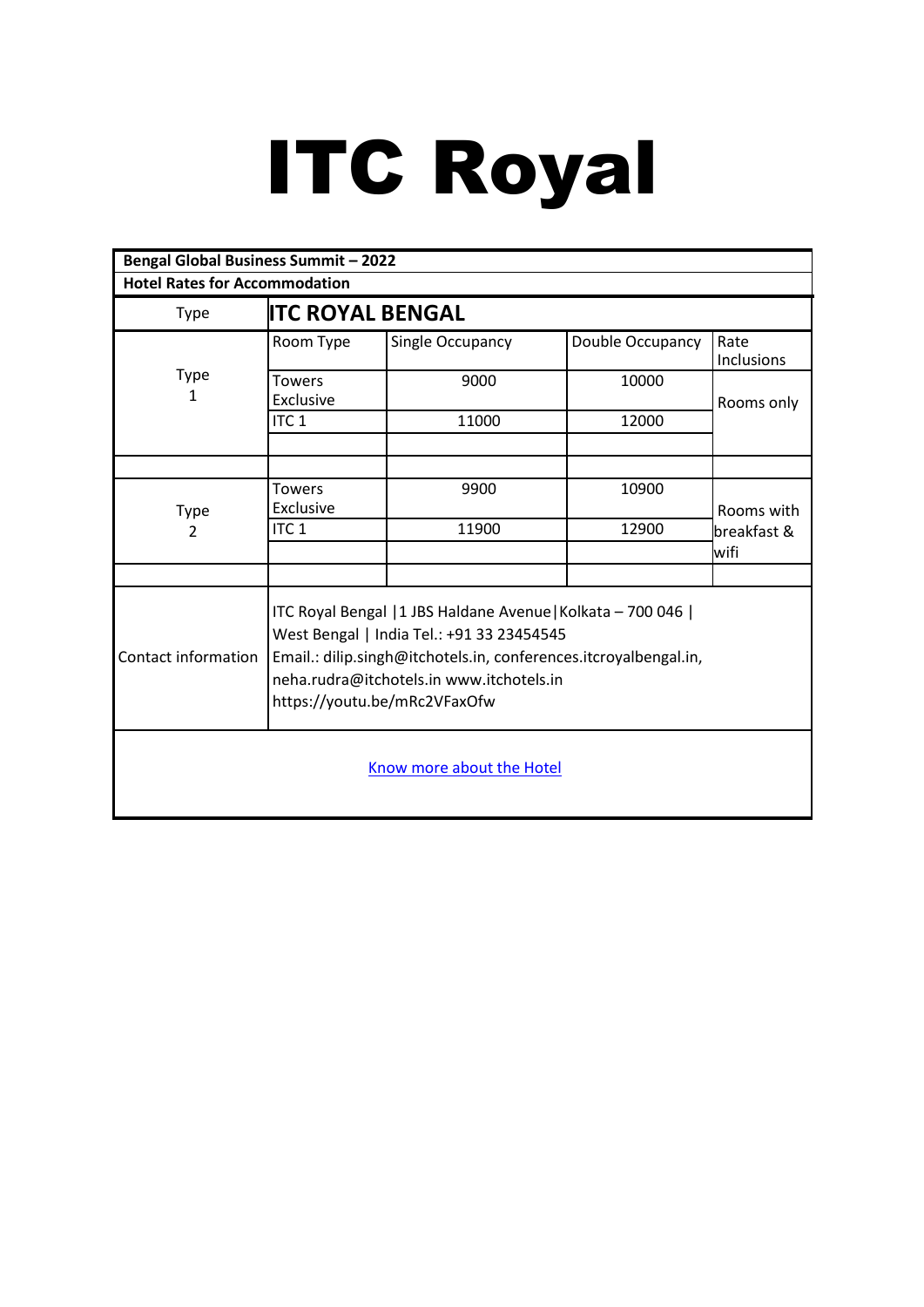## ITC Sonar

|                                                                                                                                                             |                   | Bengal Global Business Summit-2022                                                                                                                                                                                                                 |                  |                      |                                                       |  |  |
|-------------------------------------------------------------------------------------------------------------------------------------------------------------|-------------------|----------------------------------------------------------------------------------------------------------------------------------------------------------------------------------------------------------------------------------------------------|------------------|----------------------|-------------------------------------------------------|--|--|
| <b>Hotel Rates for Accommodation</b>                                                                                                                        |                   |                                                                                                                                                                                                                                                    |                  |                      |                                                       |  |  |
| Type                                                                                                                                                        | <b>ITC SONAR</b>  |                                                                                                                                                                                                                                                    |                  |                      |                                                       |  |  |
|                                                                                                                                                             |                   | Room Type Single Occupancy                                                                                                                                                                                                                         | Double Occupancy | Rate Inclusions      | Other Details<br>if any                               |  |  |
| Type                                                                                                                                                        | Executive<br>Club | 7500                                                                                                                                                                                                                                               | 8000             | Rooms only           | 1. Check in<br>Time:                                  |  |  |
|                                                                                                                                                             | <b>Towers</b>     | 8500                                                                                                                                                                                                                                               | 9000             |                      | 1500 hrs                                              |  |  |
|                                                                                                                                                             | <b>ITC One</b>    | 10000                                                                                                                                                                                                                                              | 12000            |                      | 2. Check out                                          |  |  |
|                                                                                                                                                             | Executive<br>Club | 8000                                                                                                                                                                                                                                               | 8500             | Rooms with breakfast | Time:<br>1200 hrs                                     |  |  |
| Type<br>2                                                                                                                                                   | <b>Towers</b>     | 9000                                                                                                                                                                                                                                               | 9500             | & wifi               | 3. Room                                               |  |  |
|                                                                                                                                                             | <b>ITC One</b>    | 11000                                                                                                                                                                                                                                              | 13000            |                      | reservation<br>will be                                |  |  |
|                                                                                                                                                             |                   |                                                                                                                                                                                                                                                    |                  |                      | subject to                                            |  |  |
| Contact<br>information                                                                                                                                      |                   | ITC Sonar   1 JBS Haldane Avenue   Kolkata - 700 046  <br>West Bengal   IndiaTel.: +91 33 23454545<br>Email.: dilip.singh@itchotels.in, conferences.itcroyalbengal.in,<br>neha.rudra@itchotels.in www.itchotels.in<br>https://youtu.be/DXYW IIBiFw |                  |                      | at the time<br>of<br>confirmatio<br>n with<br>advance |  |  |
| <b>DISTANC</b><br>E FROM<br><b>THE</b><br>Know more about the Hotel<br><b>BENGAL</b><br><b>GLOBAL</b><br><b>BUSINESS</b><br><b>SUMMIT</b><br>VENUE:<br>200m |                   |                                                                                                                                                                                                                                                    |                  |                      |                                                       |  |  |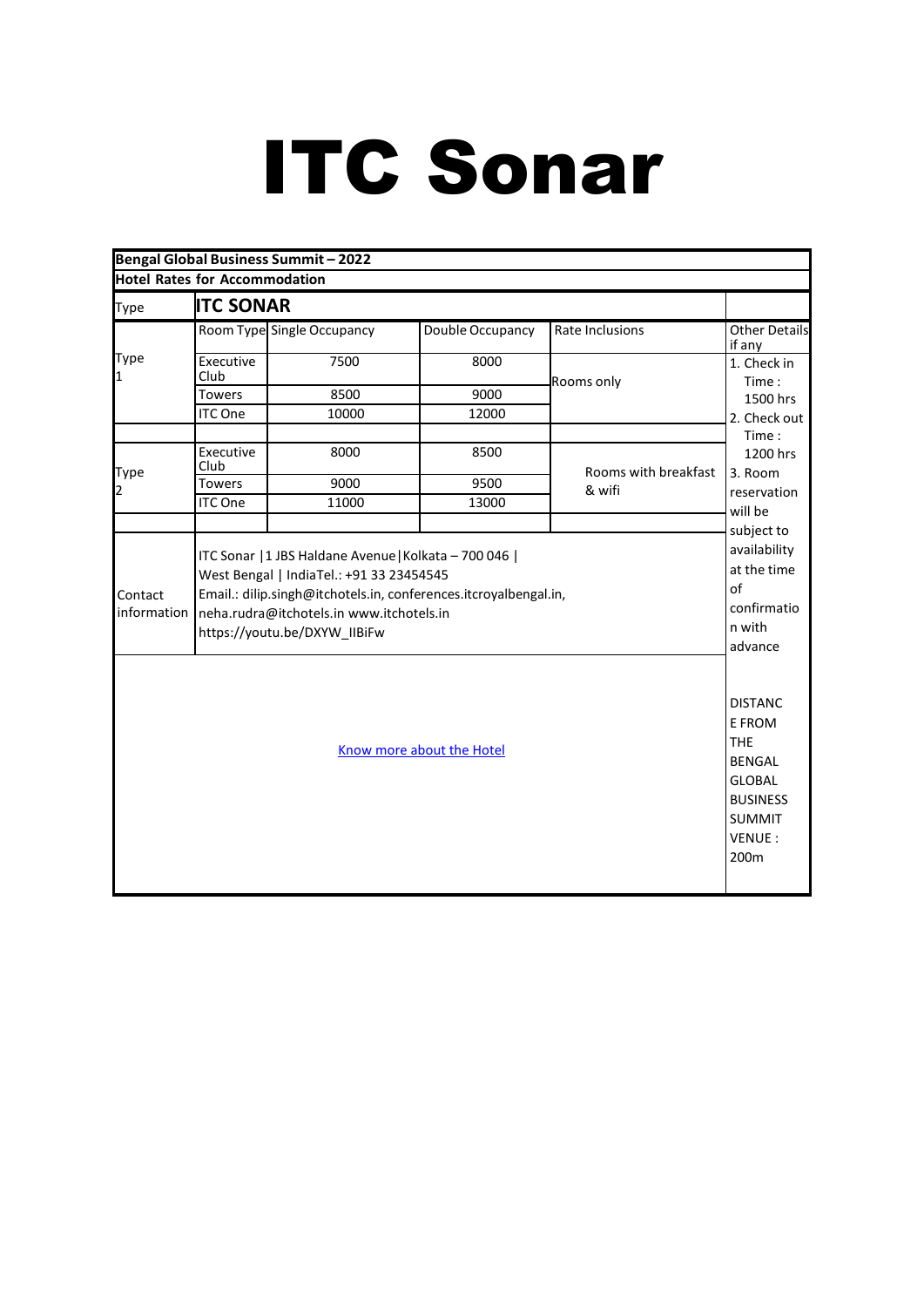## Vivanta

| <b>Bengal Global Business Summit - 2022</b> |               |                           |               |                   |                   |  |  |  |
|---------------------------------------------|---------------|---------------------------|---------------|-------------------|-------------------|--|--|--|
| <b>Hotel Rates for Accommodation</b>        |               |                           |               |                   |                   |  |  |  |
|                                             | Name of       |                           |               |                   |                   |  |  |  |
| 5 star                                      | <b>Hotel</b>  | Vivanta Kolkata EM Bypass |               |                   |                   |  |  |  |
|                                             |               |                           | <b>Double</b> |                   | <b>Other</b>      |  |  |  |
|                                             | Room          |                           | Occupanc      | Rate              | <b>Details if</b> |  |  |  |
|                                             | <b>Type</b>   | <b>Single Occupancy</b>   | v             | <b>Inclusions</b> | any               |  |  |  |
|                                             | Superior      |                           | 5000+12       |                   |                   |  |  |  |
| Type 1                                      | Room          | 4000+12% taxes            | % taxes       |                   |                   |  |  |  |
|                                             | <b>Deluxe</b> |                           | 5500+12       | Rooms only        | std wifi          |  |  |  |
|                                             | Room          | 4500+12% taxes            | % taxes       |                   | comp              |  |  |  |
|                                             |               |                           |               |                   |                   |  |  |  |
|                                             |               |                           |               |                   |                   |  |  |  |
|                                             | Superior      |                           | 5500+12       |                   |                   |  |  |  |
|                                             | Room          | 4500+12% taxes            | % taxes       |                   |                   |  |  |  |
| Type 2                                      | <b>Deluxe</b> |                           | 6000+12       | Rooms with        | std wifi          |  |  |  |
|                                             | Room          | 5000+12% taxes            | % taxes       | <b>Breakfast</b>  | comp              |  |  |  |
|                                             |               |                           |               |                   |                   |  |  |  |
|                                             |               |                           |               |                   |                   |  |  |  |
|                                             | Superior      |                           | 5500+12       |                   |                   |  |  |  |
|                                             | Room          | 4500+12% taxes            | % taxes       | Rooms with        |                   |  |  |  |
| Type 3                                      | Deluxe        |                           | 6000+12       | breakfast &       |                   |  |  |  |
|                                             | Room          | 5000+12% taxes            | % taxes       | wifi              |                   |  |  |  |
|                                             |               |                           |               |                   |                   |  |  |  |
|                                             |               |                           |               |                   |                   |  |  |  |
| Contact                                     |               | Mr. Avishek Roy -         |               |                   |                   |  |  |  |
| information                                 |               | 8981041052 -              |               |                   |                   |  |  |  |
|                                             |               | Avishek.Roy@tajhotels.com |               |                   |                   |  |  |  |
| Know more about the Hotel                   |               |                           |               |                   |                   |  |  |  |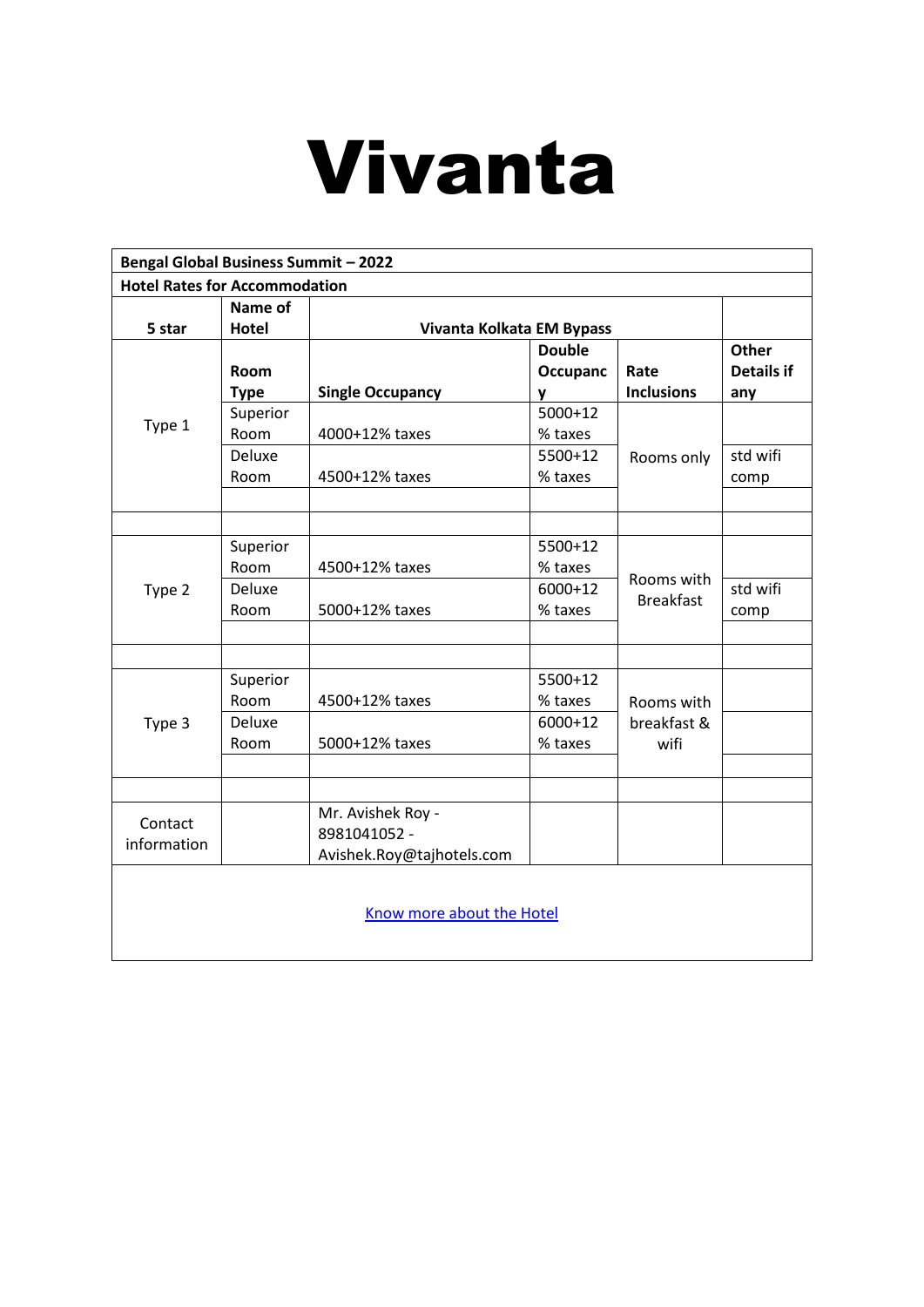# Taj Bengal

| <b>Bengal Global Business Summit - 2022</b> |                       |                           |                  |                                |                      |
|---------------------------------------------|-----------------------|---------------------------|------------------|--------------------------------|----------------------|
| <b>Hotel Rates for Accommodation</b>        |                       |                           |                  |                                |                      |
|                                             | Name of               |                           |                  |                                |                      |
| <b>Type</b>                                 | <b>Hotel</b>          |                           |                  |                                |                      |
|                                             | Room                  | <b>Single</b>             | <b>Double</b>    |                                | <b>Other Details</b> |
|                                             | <b>Type</b>           | <b>Occupancy</b>          | <b>Occupancy</b> | <b>Rate Inclusions</b>         | if any               |
|                                             |                       | 6000+12%                  | 6000+12%         |                                |                      |
| Type 1                                      | Deluxe                | <b>GST</b>                | <b>GST</b>       | Rooms only with std            |                      |
|                                             |                       | 7000+12%                  | 7000+12%         | wifi                           |                      |
|                                             | Luxury                | <b>GST</b>                | <b>GST</b>       |                                |                      |
|                                             |                       |                           |                  |                                |                      |
|                                             |                       |                           |                  |                                |                      |
|                                             |                       | $6500 + 12%$              | 7500+12%         |                                |                      |
|                                             | Deluxe                | <b>GST</b>                | <b>GST</b>       | Rooms with                     |                      |
| Type 2                                      |                       | 7500+12%                  | $8500 + 18%$     | Breakfast with std             |                      |
|                                             | Luxury                | <b>GST</b>                | <b>GST</b>       | wifi                           |                      |
|                                             |                       | 12000+18%                 | 13500+18%        |                                |                      |
|                                             | Taj Club              | <b>GST</b>                | <b>GST</b>       |                                |                      |
|                                             |                       |                           |                  |                                |                      |
|                                             |                       | $8500 + 18%$              | $9500 + 18%$     |                                |                      |
|                                             | Deluxe                | <b>GST</b>                | <b>GST</b>       | Rooms with                     |                      |
| Type 3                                      |                       | 9500+18%                  | $10500 + 18%$    | breakfast & wifi,              |                      |
|                                             | Luxury                | <b>GST</b>                | <b>GST</b>       | pick up and drop to            |                      |
|                                             |                       | 14000+18%                 | 15500 +18%       | Milan Mela.                    |                      |
|                                             | Taj Club              | <b>GST</b>                | <b>GST</b>       |                                |                      |
|                                             |                       |                           |                  |                                |                      |
|                                             | Taj Bengal<br>$ 34-B$ |                           |                  |                                |                      |
|                                             | Belvedere             |                           |                  |                                |                      |
|                                             | Road                  |                           |                  |                                |                      |
| Contact                                     | Alipore               | Tel.: +91 33<br>6612 3939 | Fax: +91 33      | Email:<br>Bengal.calcutta@tajh |                      |
| information                                 | Kolkata-              | (Board)                   | 2223 1193        | otels.com                      |                      |
|                                             | 700 027               |                           |                  |                                |                      |
|                                             | West<br>Bengal        |                           |                  |                                |                      |
|                                             | India                 |                           |                  |                                |                      |
|                                             |                       |                           |                  |                                |                      |
|                                             |                       |                           |                  |                                |                      |
|                                             |                       |                           |                  |                                |                      |

[Know more about the Hotel](https://www.tajhotels.com/en-in/taj/taj-bengal-kolkata/)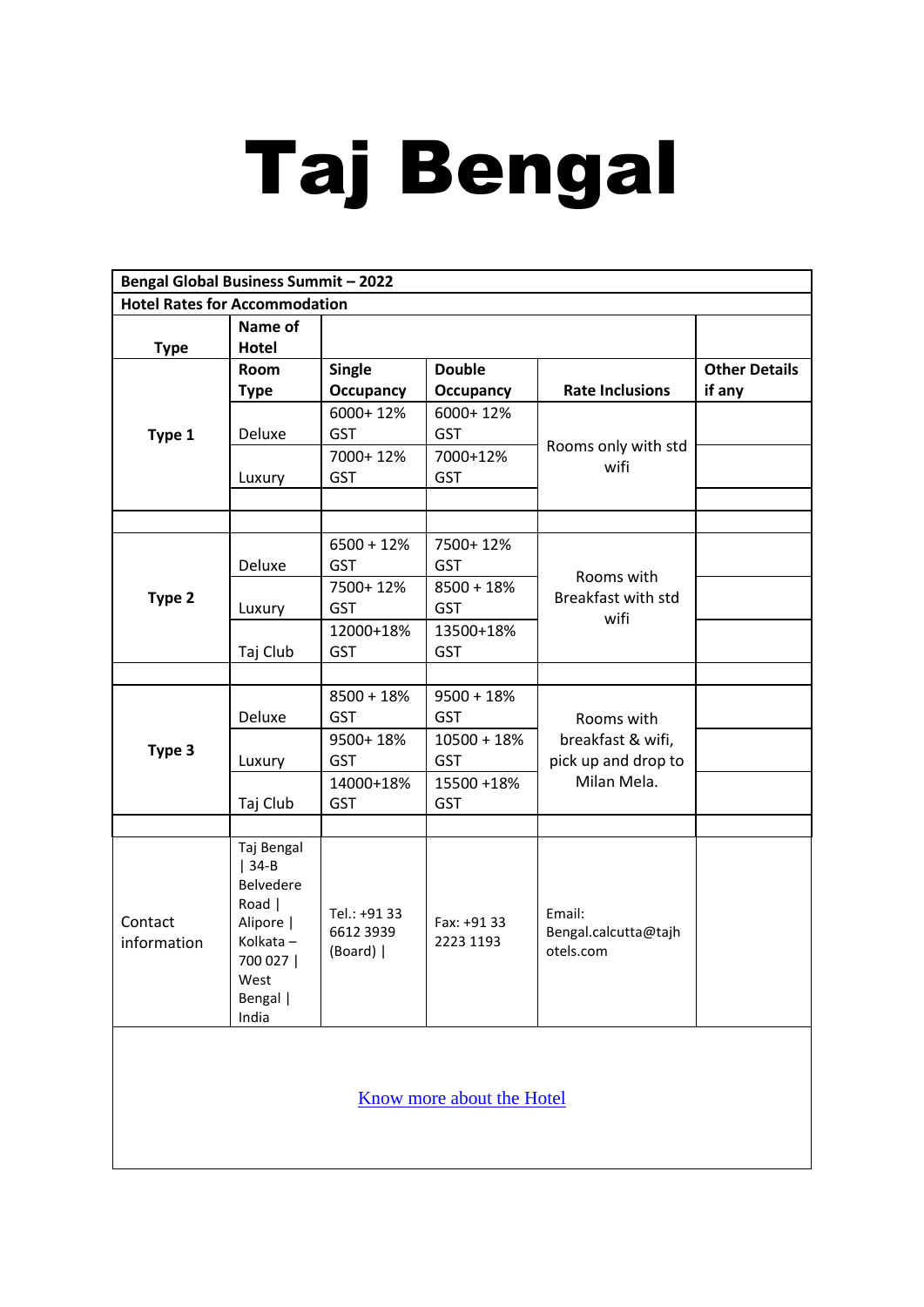### Lalit Great Eastern

| <b>Bengal Global Business Summit - 2022</b> |                          |                                               |                                  |                      |                         |  |
|---------------------------------------------|--------------------------|-----------------------------------------------|----------------------------------|----------------------|-------------------------|--|
| <b>Hotel Rates for Accommodation</b>        |                          |                                               |                                  |                      |                         |  |
|                                             | Name of                  |                                               |                                  |                      |                         |  |
| <b>Type</b>                                 | Hotel                    |                                               | The Lalit Great Eastern, Kolkata |                      |                         |  |
|                                             |                          | Single                                        | Double                           |                      | <b>Other Details if</b> |  |
|                                             | Room Type                | Occupancy                                     | Occupancy                        | Rate Inclusions      | any                     |  |
|                                             |                          | $5000 + 12%$                                  | $5000 + 12%$                     |                      |                         |  |
| <b>Type</b>                                 | Deluxe                   | <b>GST</b>                                    | <b>GST</b>                       |                      |                         |  |
| 1                                           |                          | $6500 + 12%$                                  | $6500 + 12%$                     | Rooms only           | Free access to          |  |
|                                             | Legacy                   | <b>GST</b>                                    | GST                              |                      | <b>Swimming Pool</b>    |  |
|                                             | Legacy                   | $7000 + 12%$                                  | $7000 + 12%$                     |                      | & Fitness               |  |
|                                             | Luxury                   | <b>GST</b>                                    | GST                              |                      | Center                  |  |
|                                             |                          |                                               |                                  |                      |                         |  |
|                                             |                          | $5250 + 12%$                                  | $5750 + 12%$                     |                      |                         |  |
|                                             | Deluxe                   | <b>GST</b>                                    | GST                              |                      |                         |  |
| Type                                        |                          | $6750 + 12%$                                  | $7250 + 12%$                     | Rooms with breakfast | Free access to          |  |
| $\mathfrak{D}$                              | Legacy                   | <b>GST</b>                                    | <b>GST</b>                       | & wifi               | <b>Swimming Pool</b>    |  |
|                                             | Legacy                   | $7250 + 12%$                                  | $7750 + 18%$                     |                      | & Fitness               |  |
|                                             | Luxury                   | <b>GST</b>                                    | <b>GST</b>                       |                      | Center                  |  |
|                                             |                          | Contact Person- Jyoti Bhatia, Mob: 9007020564 |                                  |                      |                         |  |
|                                             |                          |                                               |                                  |                      |                         |  |
|                                             | Distance from the Hotel: |                                               |                                  |                      |                         |  |
|                                             | NSCBI Airport-18 KMs     |                                               |                                  |                      |                         |  |
|                                             | Railway St-2 KMs         |                                               |                                  |                      |                         |  |
|                                             |                          |                                               |                                  |                      |                         |  |
|                                             |                          |                                               |                                  |                      |                         |  |
|                                             |                          |                                               |                                  |                      |                         |  |
|                                             |                          |                                               | Know more about the Hotel        |                      |                         |  |
|                                             |                          |                                               |                                  |                      |                         |  |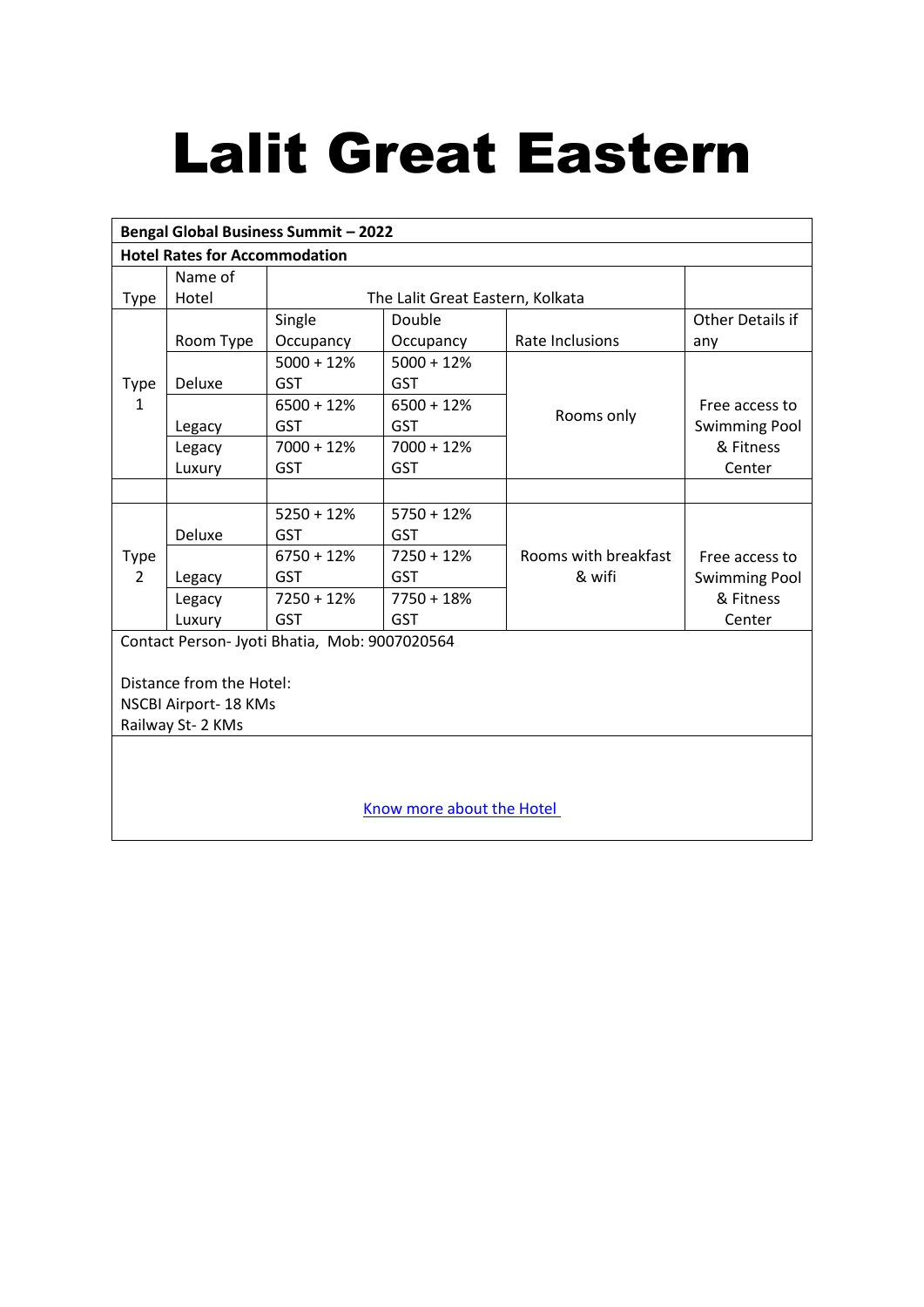### The Oberoi Grand

| <b>Bengal Global Business Summit - 2022</b> |                                      |          |                            |                                |            |  |  |  |  |
|---------------------------------------------|--------------------------------------|----------|----------------------------|--------------------------------|------------|--|--|--|--|
|                                             | <b>Hotel Rates for Accommodation</b> |          |                            |                                |            |  |  |  |  |
| Typ                                         | Name of                              |          |                            |                                |            |  |  |  |  |
| e                                           | Hotel                                |          |                            |                                |            |  |  |  |  |
|                                             |                                      | Single   |                            |                                | Other      |  |  |  |  |
|                                             |                                      | Occupanc |                            |                                | Details if |  |  |  |  |
|                                             | Room Type                            | <b>y</b> | Double Occupancy           | Rate Inclusions                | any        |  |  |  |  |
| Typ                                         | Category 1 (                         |          |                            |                                |            |  |  |  |  |
| e 1                                         | Deluxe)                              | 7000     | 8000                       |                                |            |  |  |  |  |
|                                             | Catergory 2                          |          |                            | Rooms only                     |            |  |  |  |  |
|                                             | (Luxury)                             | 8000     | 9000                       |                                |            |  |  |  |  |
|                                             | Category 3 (                         |          |                            |                                |            |  |  |  |  |
|                                             | Premier)                             | 10000    | 11000                      |                                |            |  |  |  |  |
|                                             |                                      |          |                            |                                |            |  |  |  |  |
|                                             | Category 1                           | 7500     | 8500                       | Rooms with                     |            |  |  |  |  |
| Typ<br>e <sub>2</sub>                       | Category 1                           | 8500     | 9500                       | <b>Breakfast</b>               |            |  |  |  |  |
|                                             | Category 3                           | 10500    | 11500                      |                                |            |  |  |  |  |
|                                             |                                      |          |                            |                                |            |  |  |  |  |
|                                             | Category 1                           | 7500     | 8500                       |                                |            |  |  |  |  |
| Typ<br>e 3                                  | Category 2                           | 8500     | 9500                       | Rooms with<br>breakfast & wifi |            |  |  |  |  |
|                                             | Category 3                           | 10500    | 11500                      |                                |            |  |  |  |  |
|                                             |                                      |          |                            |                                |            |  |  |  |  |
|                                             |                                      |          |                            |                                |            |  |  |  |  |
|                                             | Contact information                  |          | Rahul Nair - 9830006477/   |                                |            |  |  |  |  |
|                                             |                                      |          | rahul.nair@oberoigroup.com |                                |            |  |  |  |  |
|                                             | Know more about the Hotel            |          |                            |                                |            |  |  |  |  |
|                                             |                                      |          |                            |                                |            |  |  |  |  |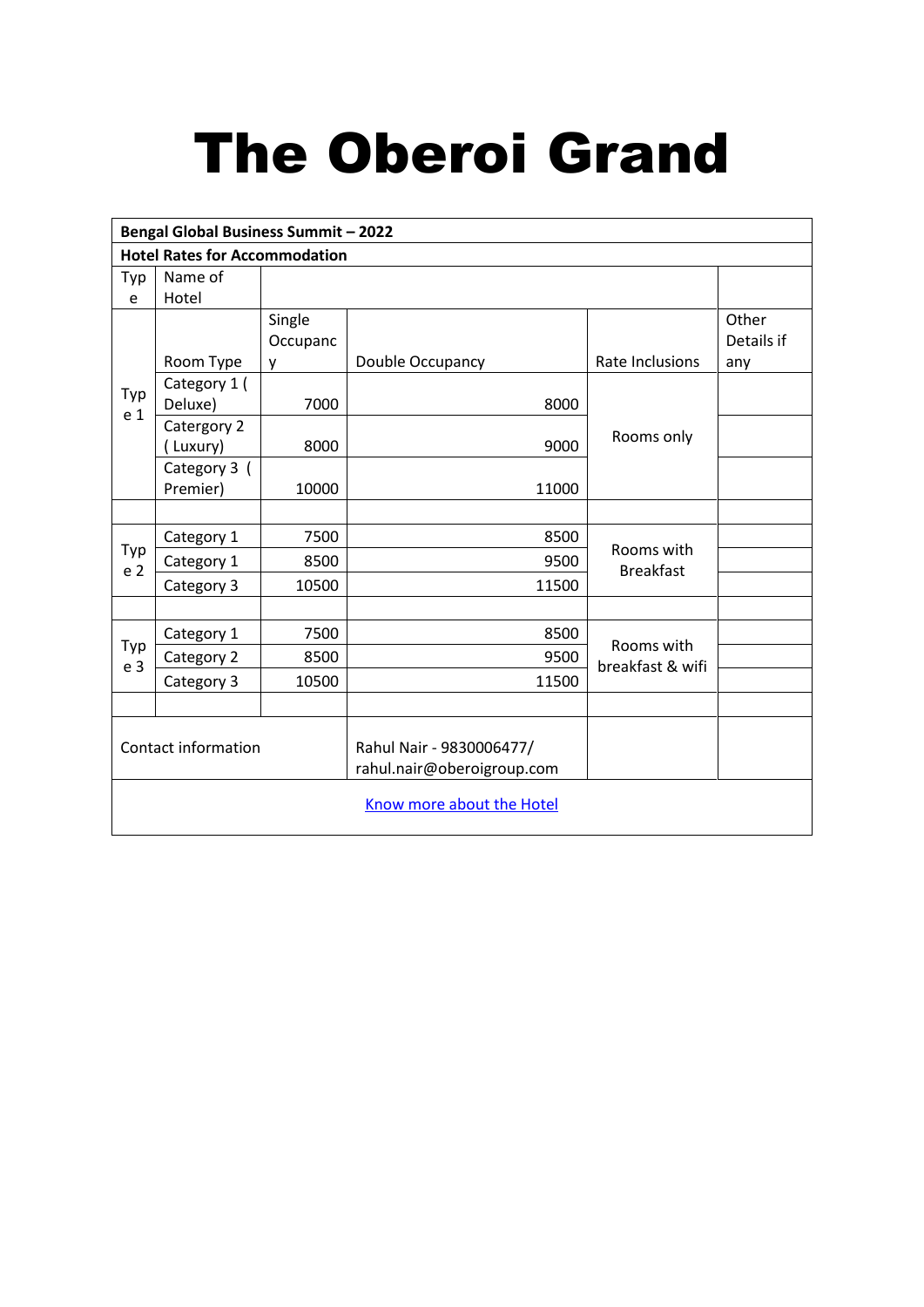### JW Marriott

| <b>Bengal Global Business Summit - 2022</b> |                                                                  |                                                                                           |                                                                                         |                  |                                                                                                                                                                                                                                                             |  |  |
|---------------------------------------------|------------------------------------------------------------------|-------------------------------------------------------------------------------------------|-----------------------------------------------------------------------------------------|------------------|-------------------------------------------------------------------------------------------------------------------------------------------------------------------------------------------------------------------------------------------------------------|--|--|
| <b>Hotel Rates for Accommodation</b>        |                                                                  |                                                                                           |                                                                                         |                  |                                                                                                                                                                                                                                                             |  |  |
|                                             | Name of                                                          |                                                                                           |                                                                                         |                  |                                                                                                                                                                                                                                                             |  |  |
| Type                                        | <b>Hotel</b>                                                     |                                                                                           | <b>JW Marriott Kolkata</b>                                                              |                  |                                                                                                                                                                                                                                                             |  |  |
|                                             |                                                                  | Single                                                                                    | Double                                                                                  |                  | Other Details if                                                                                                                                                                                                                                            |  |  |
|                                             | Room Type                                                        | Occupancy                                                                                 | Occupancy                                                                               | Rate Inclusions  | any                                                                                                                                                                                                                                                         |  |  |
| Type 1                                      | Deluxe<br>Rooms<br>Executive<br>Rooms<br>Deluxe<br><b>Suites</b> | INR 12000 +<br><b>Taxes</b><br>INR 15500 +<br><b>Taxes</b><br>INR 20500 +<br><b>Taxes</b> | INR 12000+<br><b>Taxes</b><br>INR 15500 +<br><b>Taxes</b><br>INR 20500+<br><b>Taxes</b> | Rooms only       | Total of 10 Rooms<br>are blocked (Dlx<br>Rooms +<br>Executive Rooms)<br>are blocked from<br>18th - 22nd April<br>2022)<br>Rate includes<br>WIFI as well<br>Total of (02<br>Executive Suite +<br>02 Dlx Suite)<br>blocked from<br>18th - 22nd April<br>2022. |  |  |
|                                             | Executive                                                        | INR 24000 +                                                                               | INR 24000 +                                                                             |                  |                                                                                                                                                                                                                                                             |  |  |
|                                             | <b>Suites</b>                                                    | <b>Taxes</b>                                                                              | <b>Taxes</b>                                                                            |                  |                                                                                                                                                                                                                                                             |  |  |
|                                             |                                                                  |                                                                                           |                                                                                         |                  |                                                                                                                                                                                                                                                             |  |  |
|                                             | Deluxe<br>Rooms                                                  | INR 13000 +<br><b>Taxes</b>                                                               | INR 14000 +<br><b>Taxes</b>                                                             |                  | Total of 10 Rooms<br>are blocked (Dlx<br>Rooms +<br>Executive Rooms)<br>are blocked from<br>18th - 22nd April<br>2022)                                                                                                                                      |  |  |
|                                             | Executive                                                        | INR 15500 +                                                                               | INR 16500 +                                                                             | Rooms with       | Rate includes                                                                                                                                                                                                                                               |  |  |
| Type 2                                      | Rooms<br>Deluxe<br><b>Suites</b><br>Executive                    | Taxes<br>INR 21000+<br><b>Taxes</b><br>INR 24500 +                                        | Taxes<br>INR 21000+<br><b>Taxes</b><br>INR 24500 +                                      | <b>Breakfast</b> | WIFI as well<br>Total of (02<br>Executive Suite +<br>02 Dlx Suite)<br>blocked from<br>18th - 22nd April<br>2022.                                                                                                                                            |  |  |
|                                             | <b>Suites</b>                                                    | Taxes                                                                                     | <b>Taxes</b>                                                                            |                  |                                                                                                                                                                                                                                                             |  |  |
|                                             |                                                                  |                                                                                           |                                                                                         |                  |                                                                                                                                                                                                                                                             |  |  |
| Type 3                                      | Deluxe<br>Rooms                                                  |                                                                                           |                                                                                         |                  |                                                                                                                                                                                                                                                             |  |  |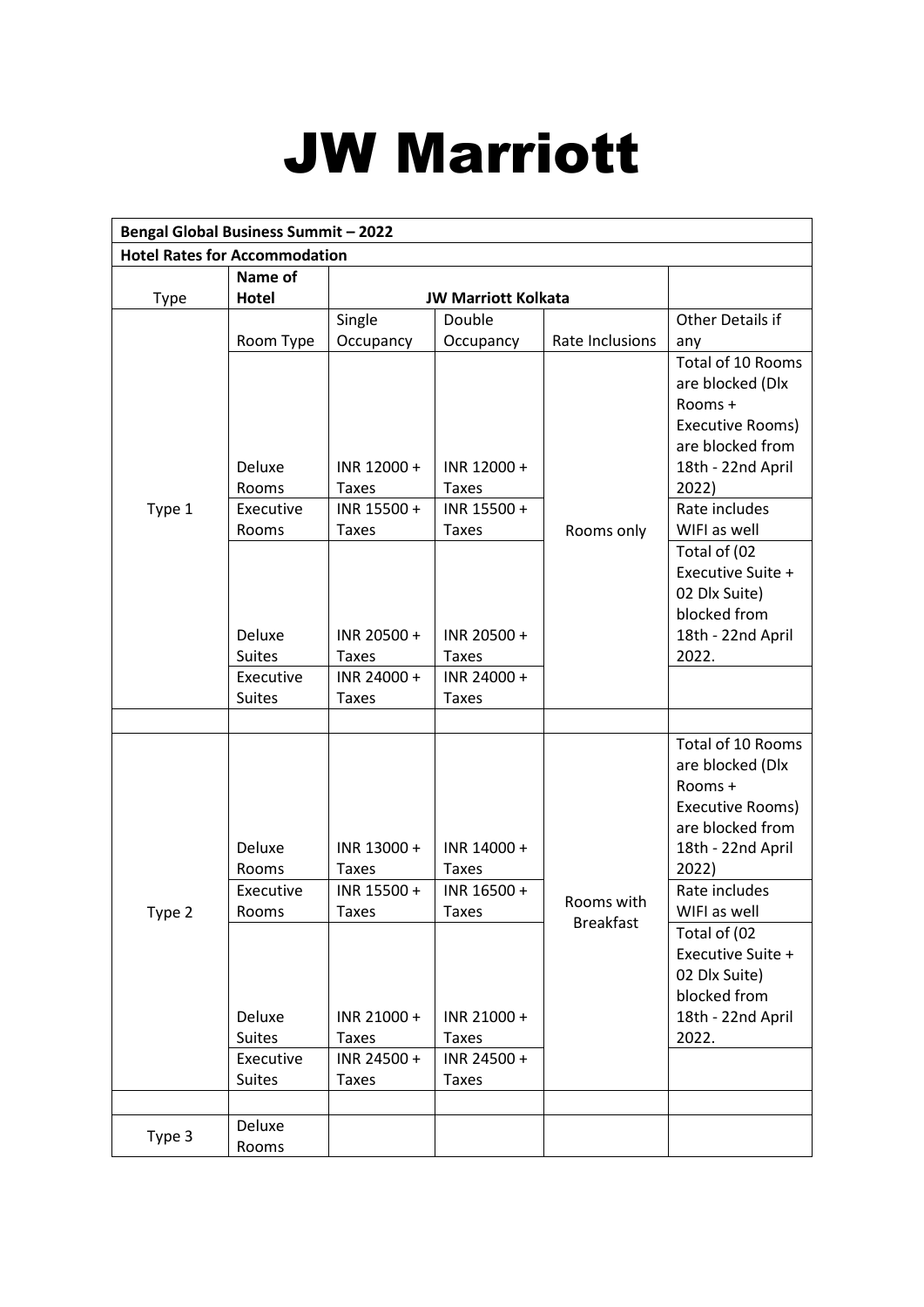|                           | Executive<br><b>Rooms</b> |                                         |  |  |  |
|---------------------------|---------------------------|-----------------------------------------|--|--|--|
|                           | <b>Deluxe</b>             |                                         |  |  |  |
|                           | <b>Suites</b>             |                                         |  |  |  |
|                           | Executive                 |                                         |  |  |  |
|                           | <b>Suites</b>             |                                         |  |  |  |
|                           |                           |                                         |  |  |  |
|                           | Sumana Choudhary:         |                                         |  |  |  |
|                           |                           | Sumana.Choudhary@marriotthotels.com     |  |  |  |
| Contact                   |                           | Imran Alam: I.Alam@marriott.com         |  |  |  |
| information               |                           | Rahul Mishra: rahul.mishra@marriott.com |  |  |  |
| Know more about the Hotel |                           |                                         |  |  |  |

#### Hyatt Regency

| <b>Bengal Global Business Summit - 2022</b> |                                      |                     |                               |                                |                            |  |  |  |
|---------------------------------------------|--------------------------------------|---------------------|-------------------------------|--------------------------------|----------------------------|--|--|--|
|                                             | <b>Hotel Rates for Accommodation</b> |                     |                               |                                |                            |  |  |  |
| Type                                        | Name of<br>Hotel                     |                     | <b>Hyatt Regency</b>          |                                |                            |  |  |  |
|                                             | Room Type                            | Single<br>Occupancy | Double<br>Occupancy           | Rate Inclusions                | Other<br>Details if<br>any |  |  |  |
| Type 1                                      | <b>Hyatt Guest</b><br>Room           | 13500/-             | 14000/-                       | Rooms only                     |                            |  |  |  |
|                                             |                                      |                     |                               |                                |                            |  |  |  |
| Type 2                                      | <b>Hyatt Guest</b><br>Room           | 14000/-             | 14500/-                       | Rooms with<br><b>Breakfast</b> |                            |  |  |  |
|                                             |                                      |                     |                               |                                |                            |  |  |  |
| Type 3                                      | <b>Hyatt Guest</b><br>Room           | 14000/-             | 14500/-                       | Rooms with<br>breakfast & wifi |                            |  |  |  |
|                                             |                                      |                     |                               |                                |                            |  |  |  |
| Contact<br>information                      | Sulogna<br>Ganguly                   | 916343435<br>4      | sulogna.ganguly@<br>hyatt.com |                                |                            |  |  |  |
| Know more about the Hotel                   |                                      |                     |                               |                                |                            |  |  |  |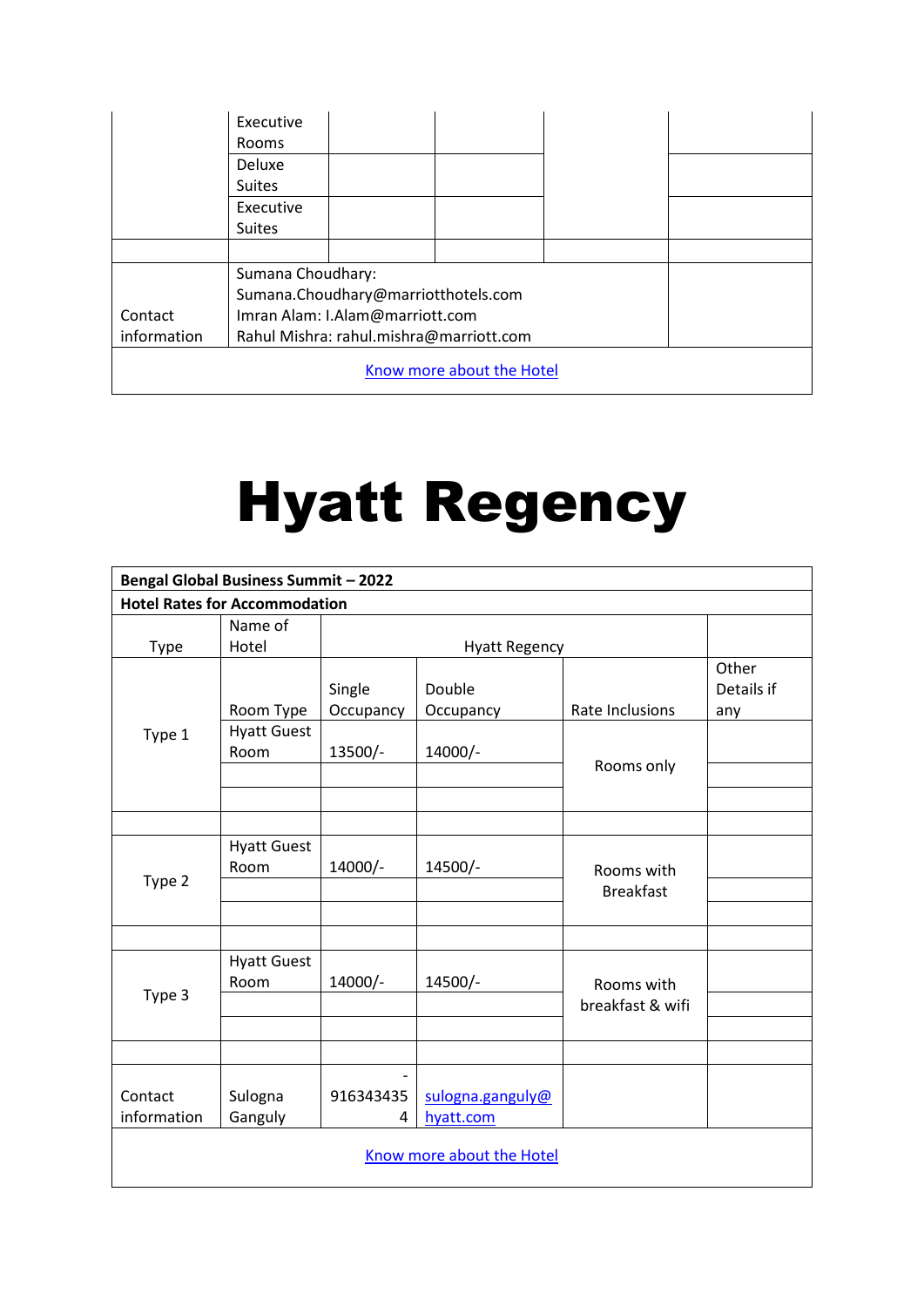#### Novotel

| <b>Bengal Global Business Summit - 2022</b> |                           |                     |                     |                                |                                                                                                                                 |  |  |  |
|---------------------------------------------|---------------------------|---------------------|---------------------|--------------------------------|---------------------------------------------------------------------------------------------------------------------------------|--|--|--|
| <b>Hotel Rates for Accommodation</b>        |                           |                     |                     |                                |                                                                                                                                 |  |  |  |
| Type                                        | Name of Hotel: Novotel    |                     |                     |                                |                                                                                                                                 |  |  |  |
| Type 1                                      | Room Type                 | Single<br>Occupancy | Double<br>Occupancy | Rate Inclusions                | Other<br>Details if<br>any                                                                                                      |  |  |  |
|                                             | Category 1                | 8,000               | 8,500               | Rooms only                     | No rooms<br>have been<br>blocked<br>until<br>otherwise<br>specified.<br>The same<br>would be<br>subject to<br>availabilit<br>у. |  |  |  |
|                                             | Catergory 2               | 11,000              | 11,500              |                                |                                                                                                                                 |  |  |  |
|                                             | Category 3                | 14,000              | 14,500              |                                |                                                                                                                                 |  |  |  |
|                                             |                           |                     |                     |                                |                                                                                                                                 |  |  |  |
|                                             | Category 1                | 9,000               | 9,500               |                                |                                                                                                                                 |  |  |  |
| Type 2                                      | Category 1                | 12,000              | 12,500              | Rooms with<br><b>Breakfast</b> |                                                                                                                                 |  |  |  |
|                                             | Category 3                | 15,000              | 15,500              |                                |                                                                                                                                 |  |  |  |
|                                             |                           |                     |                     |                                |                                                                                                                                 |  |  |  |
|                                             | Category 1                | 9,000               | 9,500               | Rooms with                     |                                                                                                                                 |  |  |  |
| Type 3                                      | Category 2                | 12,000              | 12,500              | breakfast &<br>wifi            |                                                                                                                                 |  |  |  |
|                                             | Category 3                | 15,000              | 15,500              |                                |                                                                                                                                 |  |  |  |
|                                             |                           |                     |                     |                                |                                                                                                                                 |  |  |  |
| Contact                                     | Trishala-8584077045       |                     |                     |                                |                                                                                                                                 |  |  |  |
| information                                 | (h6937-sl7@accor.com)     |                     |                     |                                |                                                                                                                                 |  |  |  |
|                                             | Know more about the Hotel |                     |                     |                                |                                                                                                                                 |  |  |  |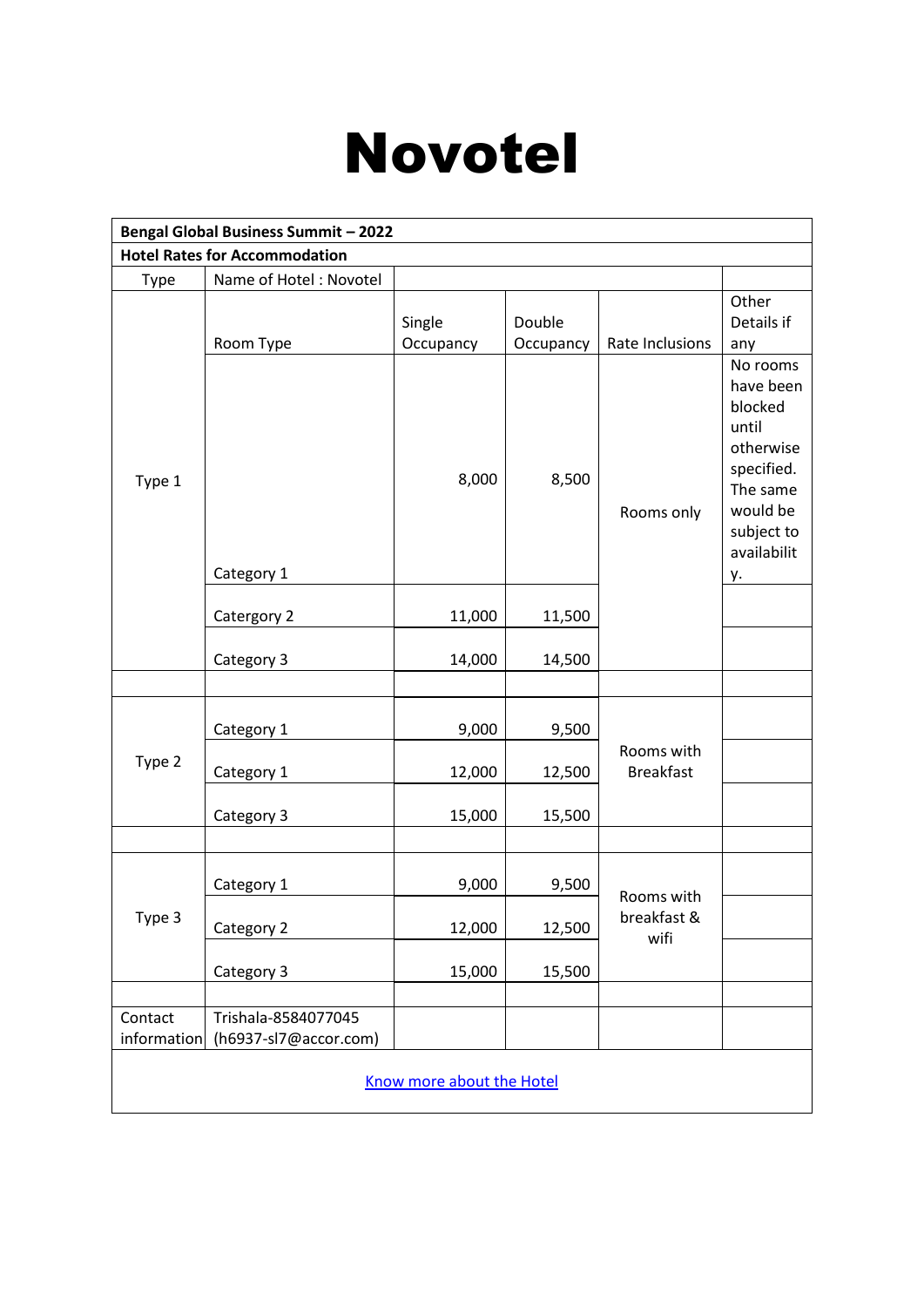# Westin

| <b>Bengal Global Business Summit - 2022</b> |              |           |           |                  |                                |  |  |
|---------------------------------------------|--------------|-----------|-----------|------------------|--------------------------------|--|--|
| <b>Hotel Rates for Accommodation</b>        |              |           |           |                  |                                |  |  |
|                                             | Name of      |           |           |                  |                                |  |  |
| Type                                        | Hotel        |           | Westin    |                  |                                |  |  |
|                                             |              | Single    | Double    |                  | Other Details if               |  |  |
|                                             | Room Type    | Occupancy | Occupancy | Rate Inclusions  | any                            |  |  |
|                                             | Category 1 - |           |           |                  |                                |  |  |
|                                             | Deluxe       |           |           |                  |                                |  |  |
|                                             | Room         | 6500      | 7000      |                  |                                |  |  |
|                                             | Catergory 2  |           |           |                  |                                |  |  |
| Type 1                                      | - Lake View  |           |           |                  |                                |  |  |
|                                             | Room         | 7500      | 8000      | Rooms only       |                                |  |  |
|                                             |              |           |           |                  | Inclusive of wi-               |  |  |
|                                             |              |           |           |                  | fi, one way                    |  |  |
|                                             | Category 3 - |           |           |                  | airport transfer<br>and lounge |  |  |
|                                             | Club Room    | 9000      | 9500      |                  | access                         |  |  |
|                                             |              |           |           |                  |                                |  |  |
|                                             | Category 1 - |           |           |                  |                                |  |  |
|                                             | Deluxe       |           |           |                  |                                |  |  |
|                                             | Room         | 7000      | 8000      |                  |                                |  |  |
|                                             | Catergory 2  |           |           |                  |                                |  |  |
|                                             | - Lake View  |           |           |                  |                                |  |  |
|                                             | Room         | 8000      | 9000      | Rooms with       |                                |  |  |
| Type 2                                      |              |           |           | <b>Breakfast</b> | Inclusive of                   |  |  |
|                                             |              |           |           |                  | buffet                         |  |  |
|                                             |              |           |           |                  | breakfast, wi-                 |  |  |
|                                             |              |           |           |                  | fi, one way                    |  |  |
|                                             |              |           |           |                  | airport transfer               |  |  |
|                                             | Category 3 - |           |           |                  | and lounge                     |  |  |
|                                             | Club Room    | 9500      | 10500     |                  | access                         |  |  |
|                                             | Category 1 - |           |           |                  |                                |  |  |
|                                             | Deluxe       |           |           |                  |                                |  |  |
|                                             | Room         | 7000      | 8000      | Rooms with       |                                |  |  |
| Type 3                                      | Catergory 2  |           |           | breakfast & wifi |                                |  |  |
|                                             | - Lake View  |           |           |                  |                                |  |  |
|                                             | Room         | 8000      | 9000      |                  |                                |  |  |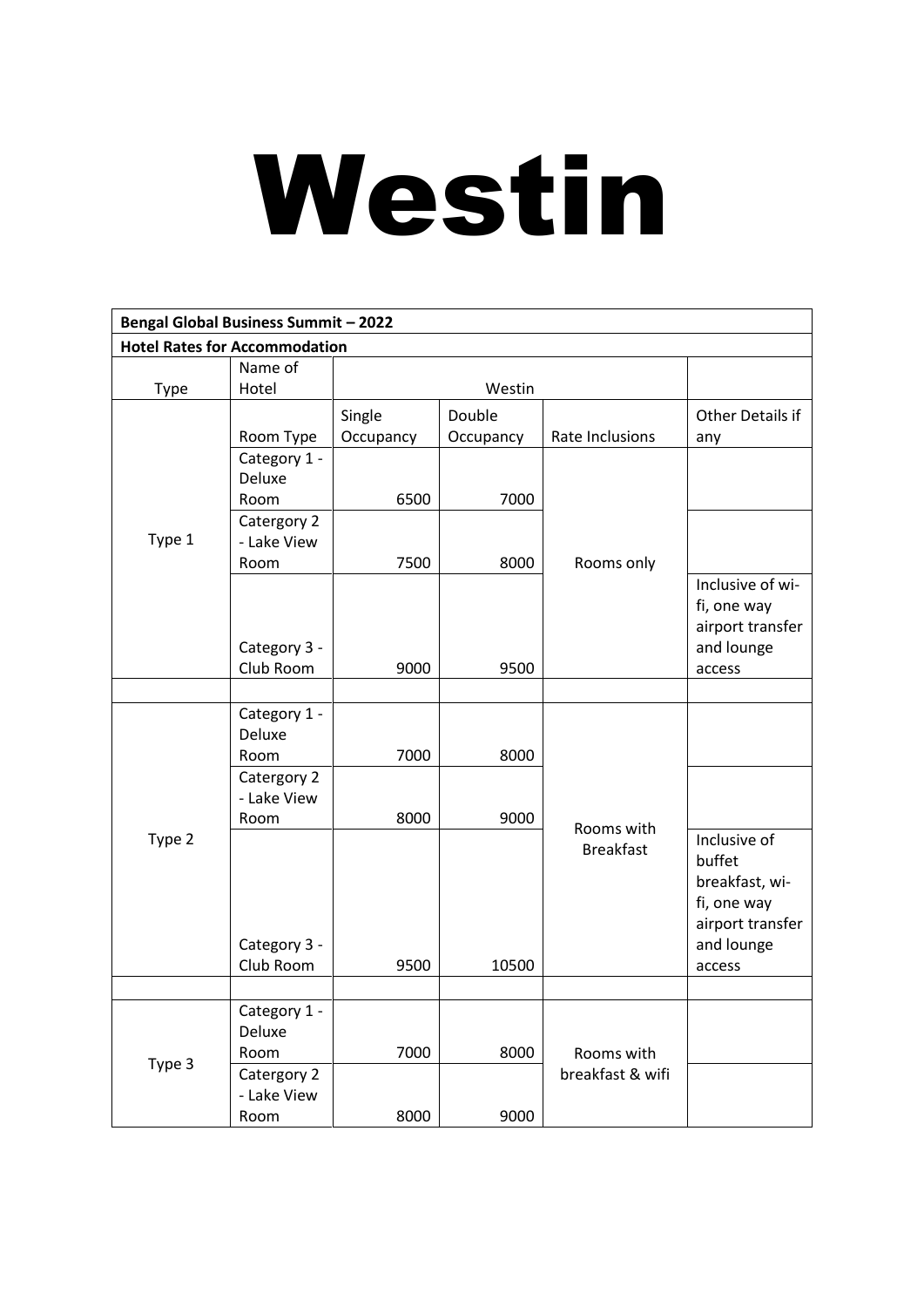|                                                                  | Category 3 -<br>Club Room                                                                                                                      | 9500 | 10500                          |  | Inclusive of<br>buffet<br>breakfast, wi-<br>fi, one way<br>airport transfer<br>and lounge<br>access |  |  |
|------------------------------------------------------------------|------------------------------------------------------------------------------------------------------------------------------------------------|------|--------------------------------|--|-----------------------------------------------------------------------------------------------------|--|--|
|                                                                  |                                                                                                                                                |      |                                |  |                                                                                                     |  |  |
| Contact                                                          | Anirban Das - Sales Manager<br>Mobile: 9073360944<br>anirban.das@westin.com<br>reservations.kolkata1@westin.com<br>THE WESTIN KOLKATA RAJARHAT |      |                                |  |                                                                                                     |  |  |
| information                                                      |                                                                                                                                                |      | Plot No. CBD/2, Action Area-II |  |                                                                                                     |  |  |
| New Town, Rajarhat, Kolkata -700156<br>Know more about the Hotel |                                                                                                                                                |      |                                |  |                                                                                                     |  |  |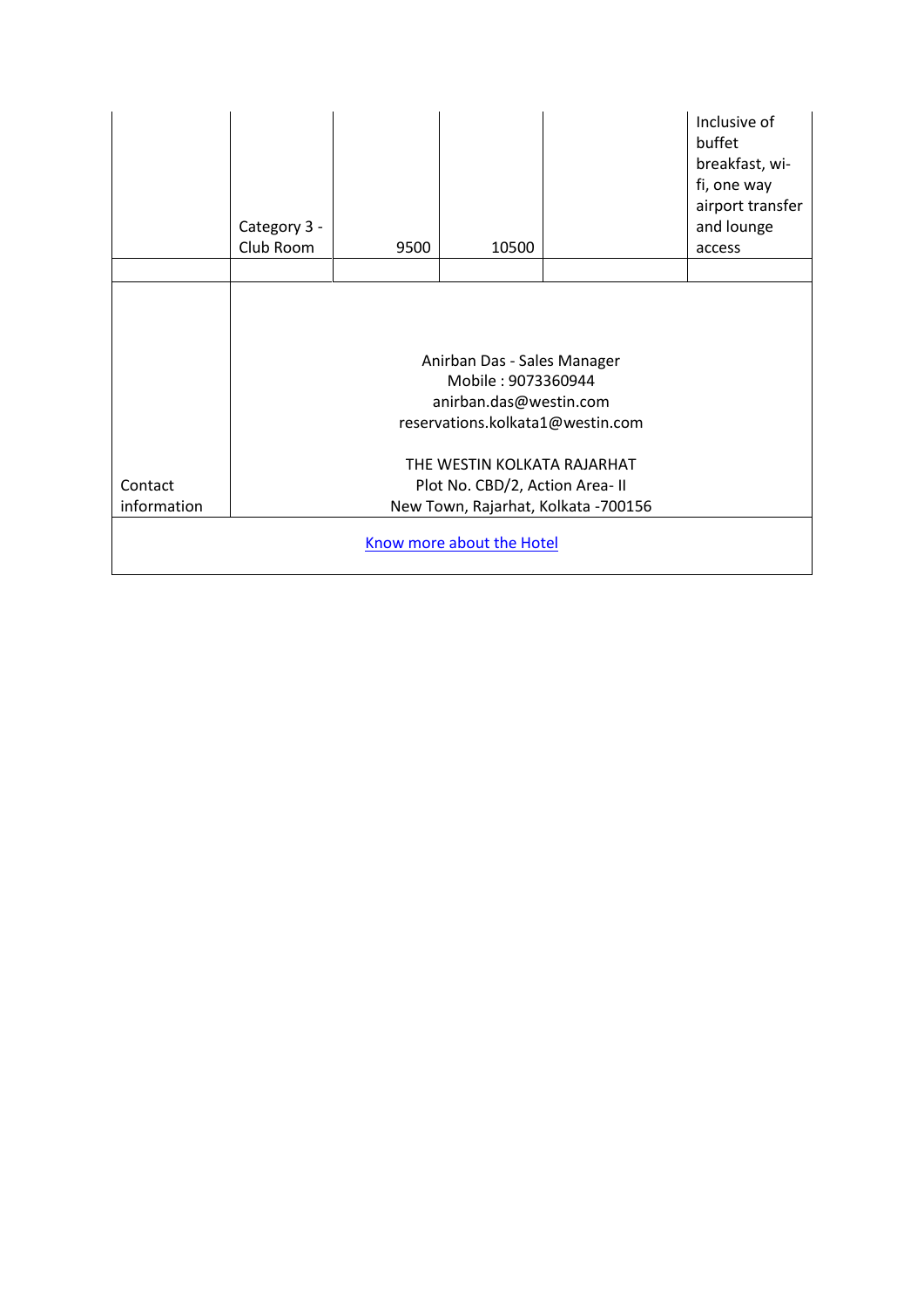# The Park

| <b>Bengal Global Business Summit - 2022</b> |                            |                         |                                  |                            |                                |  |  |  |  |  |
|---------------------------------------------|----------------------------|-------------------------|----------------------------------|----------------------------|--------------------------------|--|--|--|--|--|
| <b>Hotel Rates for Accommodation</b>        |                            |                         |                                  |                            |                                |  |  |  |  |  |
| Type                                        | Name of Hotel              | The Park Kolkata        |                                  |                            |                                |  |  |  |  |  |
| Type<br>$\mathbf{1}$                        | Room Type                  | Single Occupancy        | Double Occupancy                 | Rate<br>Inclusions         | Other<br>Detail<br>s if<br>any |  |  |  |  |  |
|                                             | Deluxe room<br>Catergory 2 | 6000                    | 6500                             | Rooms<br>only              | taxes<br>/GST<br>extra         |  |  |  |  |  |
|                                             | Category 3                 |                         |                                  |                            |                                |  |  |  |  |  |
|                                             |                            |                         |                                  |                            |                                |  |  |  |  |  |
| Type<br>$\overline{2}$                      | Deluxe room                | 7000                    | 7500                             | Rooms<br>with              | taxes<br>/GST<br>extra         |  |  |  |  |  |
|                                             | Category 1                 |                         |                                  | <b>Breakfast</b>           |                                |  |  |  |  |  |
|                                             | Category 3                 |                         |                                  |                            |                                |  |  |  |  |  |
| Type<br>3                                   | Deluxe room                | 7000                    | 7500                             | Rooms<br>with<br>breakfast | taxes<br>/GST<br>extra         |  |  |  |  |  |
|                                             | Category 2                 |                         |                                  | & wifi                     |                                |  |  |  |  |  |
|                                             | Category 3                 |                         |                                  |                            |                                |  |  |  |  |  |
|                                             |                            |                         |                                  |                            |                                |  |  |  |  |  |
| <b>Contact information</b>                  |                            | Ms Manisha<br>Mukherjee | mmukherjee@thepar<br>khotels.com |                            | 9836<br>2544<br>99             |  |  |  |  |  |
| Know more about the Hotel                   |                            |                         |                                  |                            |                                |  |  |  |  |  |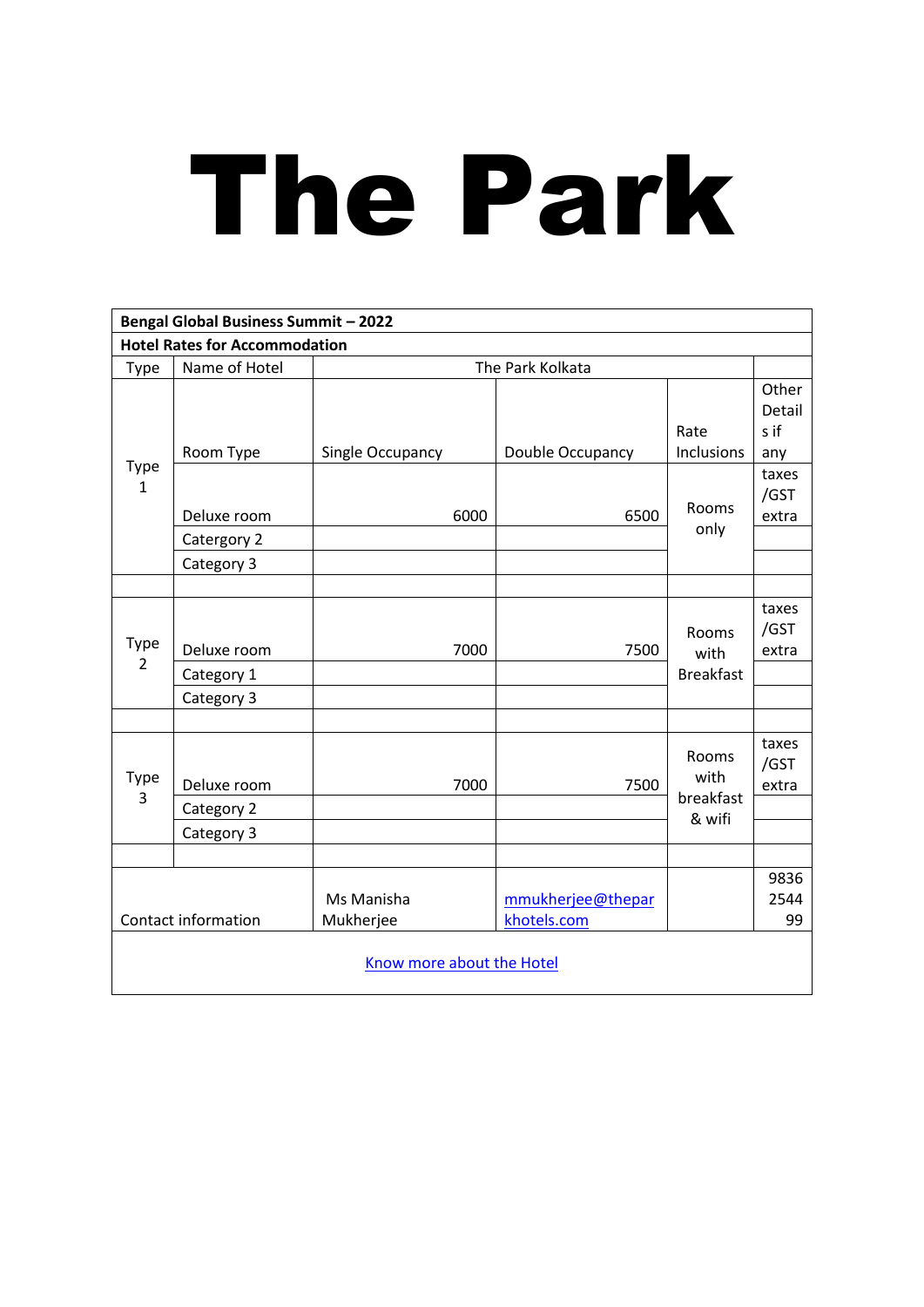# Holiday Inn

| <b>Bengal Global Business Summit - 2022</b> |                  |                                                                                            |                                                                                     |                                                                                   |  |  |  |  |  |
|---------------------------------------------|------------------|--------------------------------------------------------------------------------------------|-------------------------------------------------------------------------------------|-----------------------------------------------------------------------------------|--|--|--|--|--|
| <b>Hotel Rates for Accommodation</b>        |                  |                                                                                            |                                                                                     |                                                                                   |  |  |  |  |  |
| Room<br>Category                            | <b>Occupancy</b> | Rate on CP<br>Inclusions:<br><b>Breakfast and</b><br>Wifi                                  | <b>Rate on MAP</b><br><b>Inclusions: Breakfast,</b><br><b>Lunch/Dinner and Wifi</b> | <b>Rate on AP</b><br><b>Inclusions: Breakfast,</b><br>Lunch, Dinner and Wifi      |  |  |  |  |  |
| Deluxe                                      | Single<br>Double | 5,000 + 12% GST<br>per room per<br>night<br>$5,500 + 12\%$ GST<br>per room per<br>night    | 5,500 + 12% GST per<br>room per night<br>6,000 + 12% GST per<br>room per night      | $6,000 + 12\%$ GST per<br>room per night<br>6,500 + 12% GST per<br>room per night |  |  |  |  |  |
| Executive                                   | Single<br>Double | $6,000 + 12\%$ GST<br>per room per<br>night<br>$6,500 + 12\%$ GST<br>per room per<br>night | 6,500 + 12% GST per<br>room per night<br>7,000 + 12% GST per<br>room per night      | 7,000 + 12% GST per<br>room per night<br>7,500 + 12% GST per<br>room per night    |  |  |  |  |  |
| Executive<br>Suite                          | Single<br>Double | $9,000 + 18\%$ GST<br>per room per<br>night<br>10,500 + 18% GST<br>per room per<br>night   | 10,000 + 18% GST per<br>room per night<br>11,500 + 18% GST per<br>room per night    | 10,500 + 18% GST per<br>room per night<br>12,000 + 18% GST per<br>room per night  |  |  |  |  |  |
| Know more about the Hotel                   |                  |                                                                                            |                                                                                     |                                                                                   |  |  |  |  |  |

#### **The Above Rates Provided Are Inclusive of:**

- · Accommodations on Single/Double occupancy basis
- · Buffet Breakfast, Lunch/Dinner (as per your meal plan) at Pre-designated area or at our coffee shop 'Social Kitchen'
- · Complimentary WIFI
- · Tea / Coffee maker with daily replenishment.
- Usage of Gymnasium & Swimming Pool. (Subject to Govt. approval considering the Covid protocol)

#### **Note :-**